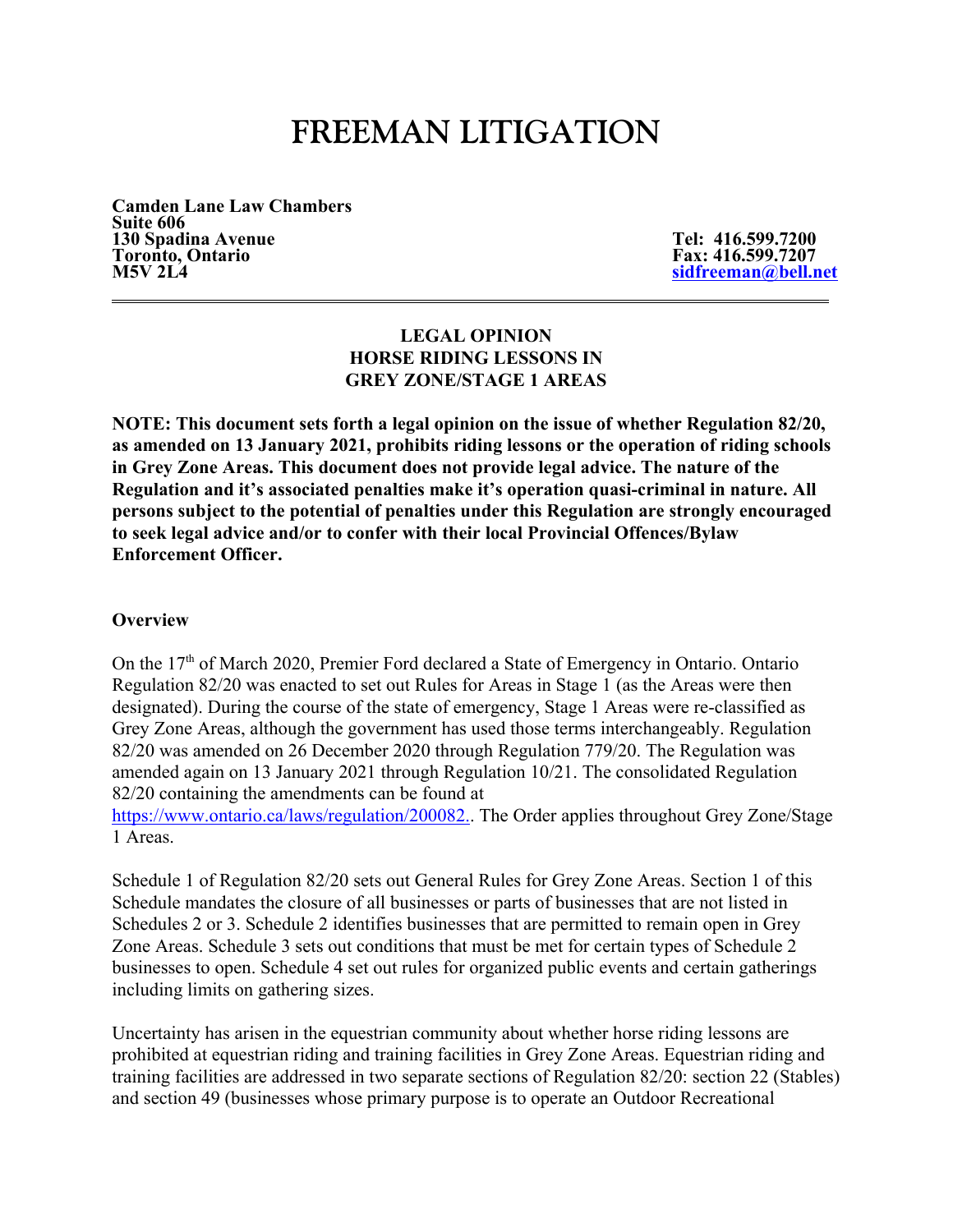Amenity, which includes Horse Riding Facilities). It is the opinion of this writer that lessons are not prohibited at Stables or at Horse Riding Facilities.

## **Relevant Sections of the Regulation at issue**

## **SCHEDULE 1 General Rules Closures**

**1.** (1) Each person responsible for a business, or a part of a business, that is not listed in Schedule 2 or 3 shall ensure that the business, or part of the business, is closed.

(2) Each person responsible for a business, or part of a business, that is listed in Schedule 2 or 3 subject to conditions shall ensure that the business, or part of the business, either meets those conditions or is closed.

(4) Each person responsible for a place, or a part of a place, that is listed in Schedule 3 subject to conditions shall ensure that the place, or part of a place, either meets those conditions or is closed.

**3.1** (5) No person shall use an indoor or outdoor recreational amenity that is required to close under this Order.

# **SCHEDULE 2 Businesses that May Open**

# **Services**

**22.** (1) Veterinary services that are,

(a) necessary for the immediate health and welfare of the animal; or (b) provided through curbside pickup and drop-off of the animal.

(2) Other businesses that provide services to animals that are necessary for their health and welfare, including farms, boarding kennels, stables, animal shelters and research facilities.

(3) Nothing in this Order precludes a person responsible for a boarding kennel or stable from allowing an animal's owner or their representative to visit the animal, assist in the care or feeding of the animal or, as applicable, ride the animal where necessary for the health and welfare of the animal.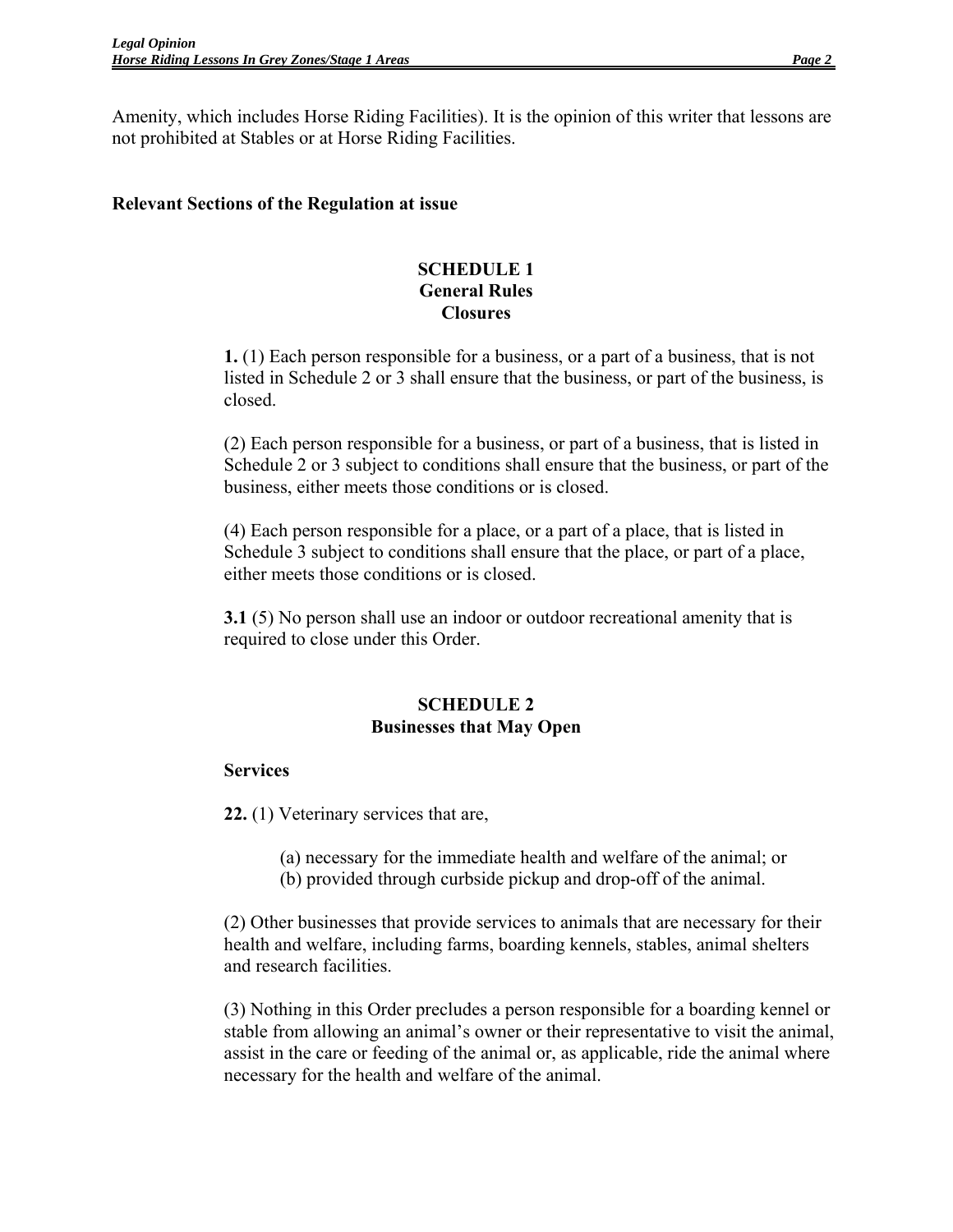## **Facilities for indoor or outdoor sports and recreational fitness activities**

**48.** (1) Facilities for indoor or outdoor sports and recreational fitness activities that meet the conditions set out in subsection (2) or the conditions set out in subsection (3), as applicable.

(2) A facility for indoor or outdoor sports and recreational fitness activities may open if it meets the following conditions:

1. The facility is,

i. operated by, or for the sole use of, persons who are athletes, coaches or officials training or competing to be a part of Team Canada at the next summer or winter Olympic Games or Paralympic Games, if the persons are,

> A. identified by a national sport organization that is either funded by Sport Canada or recognized by the Canadian Olympic Committee or the Canadian Paralympic Committee, and

B. permitted to train, compete, coach or officiate under the safety protocols put in place by a national sport organization mentioned in sub-subparagraph A, or

ii. operated by a sports team in one of the following leagues:

- A. Canadian Elite Basketball League.
- B. Canadian Football League.
- C. Major League Baseball.
- D. Major League Soccer.
- E. National Basketball Association.
- F. National Hockey League.
- G. National Lacrosse League.

2. If the facility is operated by a sports team, the team's league must have established a health and safety protocol for the use of training facilities, and the facility must be operated in compliance with the health and safety protocol.

3. The only persons permitted to enter and use the facility must be,

i. players, athletes, coaches or officials who are using the facility for the purposes of training or conditioning, and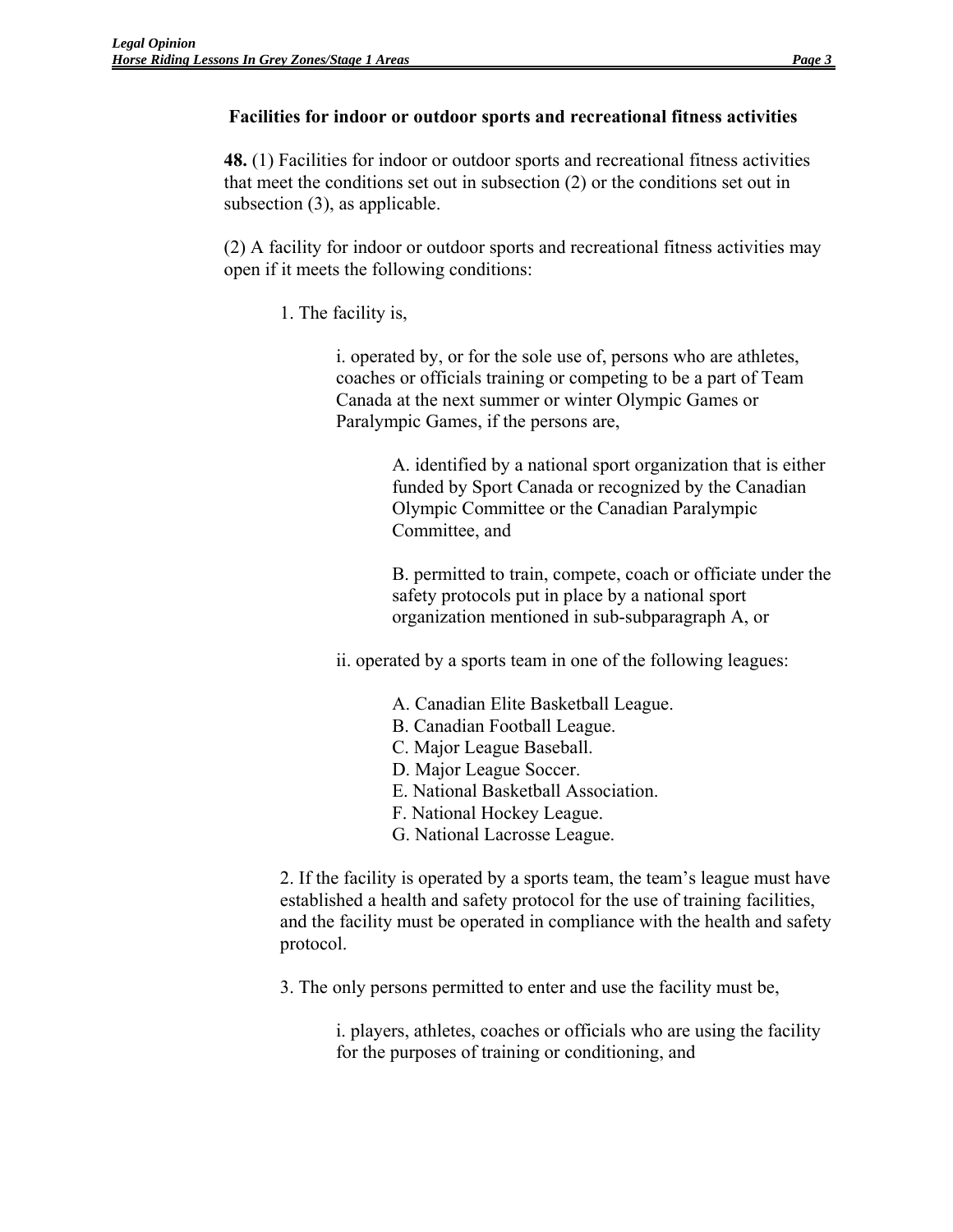ii. such staff as are strictly necessary to operate the facility and support the training or conditioning of the players.

(3) A facility for indoor or outdoor sports and recreational fitness activities may open if it meets the following conditions:

1. The facility must open solely for the purpose of providing space for any, some or all of the following:

i. Revoked: O. Reg. 779/20, s. 5 (13).

ii. A child care centre or authorized recreational and skill building program within the meaning of the Child Care and Early Years Act, 2014.

iii. Mental health support services or addictions support services, so long as no more than ten people are permitted to occupy the space.

iv. The provision of social services.

2. The person responsible for the facility must,

i. record the name and contact information of every member of the public who attends the space described in paragraph 1,

ii. maintain the records for a period of at least one month, and

iii. only disclose the records to a medical officer of health or an inspector under the Health Protection and Promotion Act on request for a purpose specified in section 2 of that Act or as otherwise required by law.

(4) For greater certainty, no indoor or outdoor sports or recreational classes are permitted at any indoor or outdoor sport and recreational facilities.

# **Recreation**

**49.** Businesses whose primary purpose is to operate an outdoor recreational amenity that is permitted to open under section 4 of Schedule 3.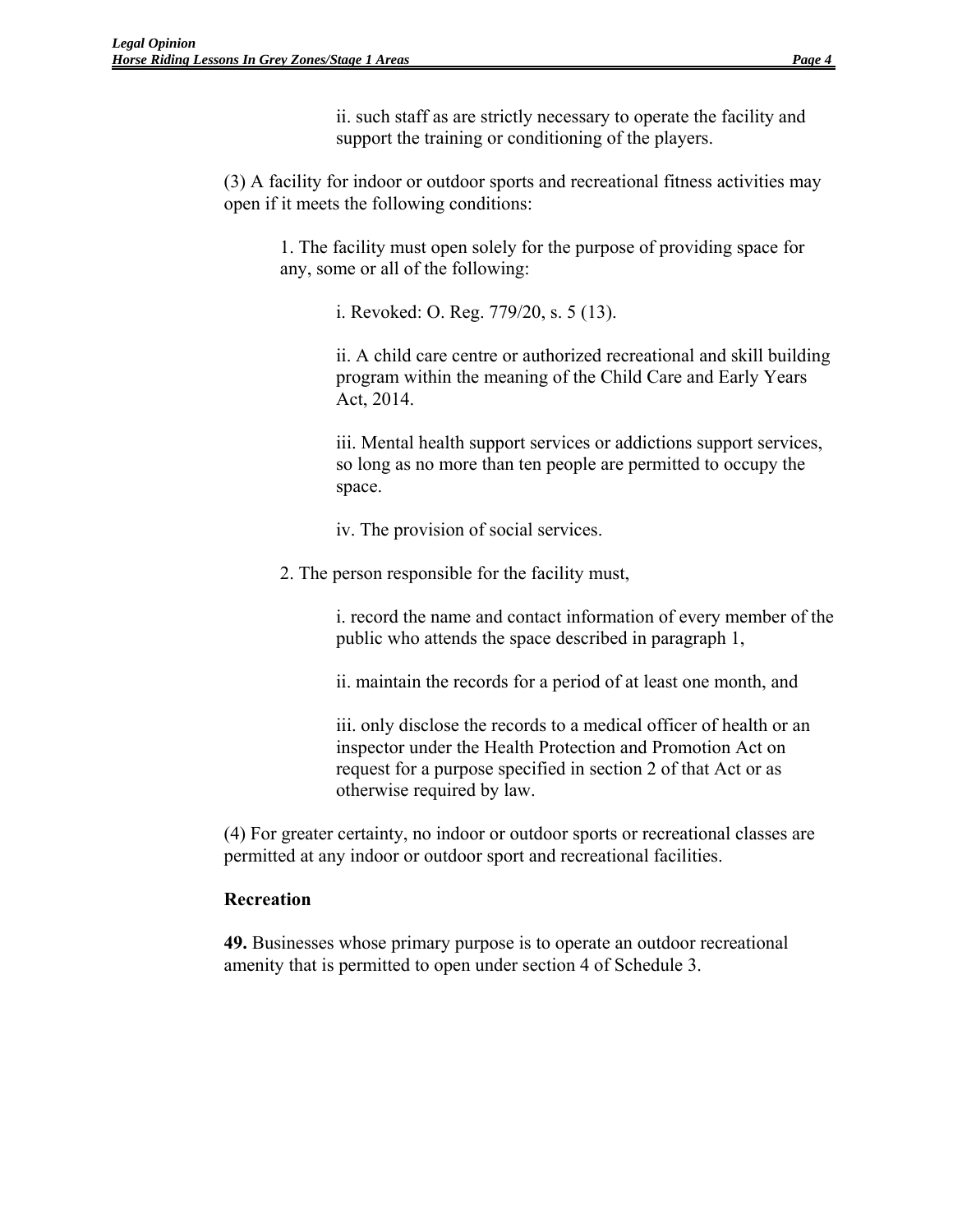#### **SCHEDULE 3**

## **Places that Must Close or that are subject to Conditions**

**4.** (1) Each person responsible for an indoor or outdoor recreational amenity that is not in compliance with this section, and that is not a facility for indoor or outdoor sports and recreational fitness activities that is permitted to open under section 48 of Schedule 2, must ensure that it is closed.

(2) The following outdoor recreational amenities may open if they are in compliance with subsection (3):

- 1. Parks and recreational areas.
- 2. Baseball diamonds.
- 3. Batting cages.
- 4. Soccer, football and sports fields.
- 5. Tennis, platform tennis, table tennis and pickleball courts.
- 6. Basketball courts.
- 7. BMX parks.
- 8. Skate parks.
- 9. Golf courses and driving ranges. REVOKED by 13 January 2021 amendments
- 10. Frisbee golf locations.
- 11. Cycling tracks and bike trails.
- 12. Horse riding facilities.
- 13. Shooting ranges, including those operated by rod and gun clubs.
- 14. Ice rinks.
- 15. Tobogganing hills.
- 16. Snowmobile, cross country ski, dogsledding, ice skating and snow shoe trails.
- 17. Playgrounds.
- 18. Portions of parks or recreational areas containing outdoor fitness equipment.
- (3) An outdoor recreational amenity described in subsection (2) may only open if,

(a) any person who enters or uses the amenity maintains a physical distance of at least two metres from any other person who is using the amenity;

(b) team sports are not practised or played within the amenity;

(c) other sports or games that are likely to result in individuals coming within two metres of each other are not practised or played within the amenity; and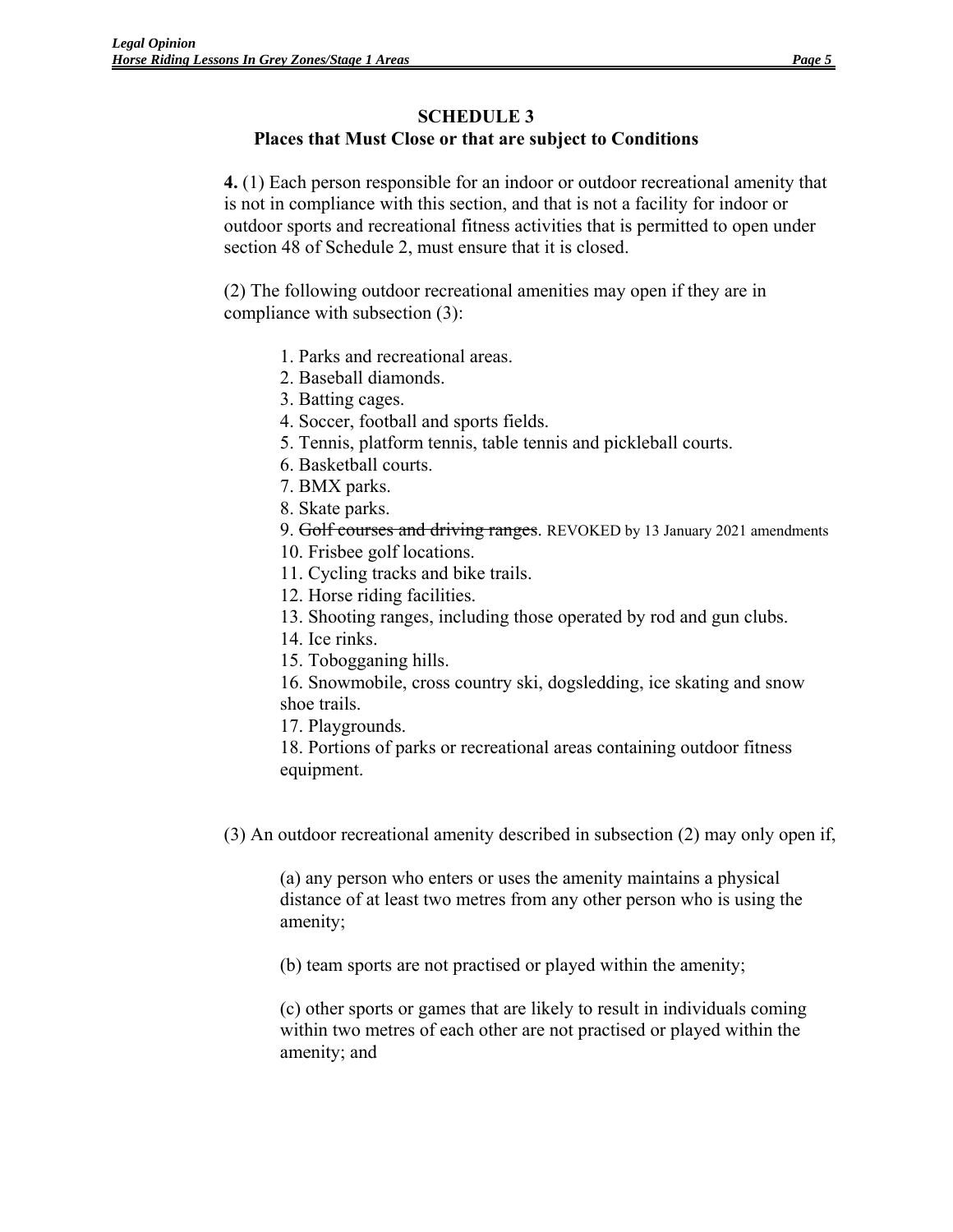(d) any locker rooms, change rooms, showers and clubhouses remain closed, except to the extent they provide access to equipment storage, a washroom or a portion of the amenity that is used to provide first aid.

## **SCHEDULE 4 ORGANIZED PUBLIC EVENTS, CERTAIN GATHERINGS**

**3.** The prohibitions on attendance at an organized public event in subsection 1 (1) do not apply with respect to attendance at a business for a purpose related to providing or receiving the goods or services provided by the business if the business is not required to close under this Order. (NOTE subsection 1(1) sets gathering size limits for events and gatherings)

# **Equestrian Facilities versus Sports and Recreational Facilities**

Schedule 2 of Regulation 82/20 specifies businesses that may open and places those businesses into categories. Each category of business that may open is dealt with in its own module in the Regulation. Each module begins with a header specifying the category of business to which the module pertains. Rules specific to each category of business, beyond the general rules set out in Schedule 1, are contained within the module for that business category. The categories of businesses permitted to open are as follows:

- 1. Supply chains (section 1)
- 2. Retailers (sections 2 through 10.1)
- 3. Services (sections 11 through 29)
- 4. Financial Services (sections 30 through 31)
- 5. Telecommunications and IT infrastructure/service providers (sections 32 through 34)
- 6. Maintenance (section 35)
- 7. Transportation services (sections 36 through 38)
- 8. Manufacturing (section 39)
- 9. Agriculture and food production (sections 40 through 42)
- 10. Construction (sections 43 through 44)
- 11. Resources and energy (sections 45 through 46)
- 12. Community services (section 47)
- 13. Facilities for indoor or outdoor sports and recreational fitness activities (section 48)
- 14. Recreation (sections 49 through 50)
- 15. Research (section 51)
- 16. Health care and social services (sections 52 through 61)
- 17. Media industries (sections 62 through 67)
- 18. Entertainment (section 68) (NOTE: Entertainment's status as a business that could open was entirely revoked by the 14 January 2021 amendments)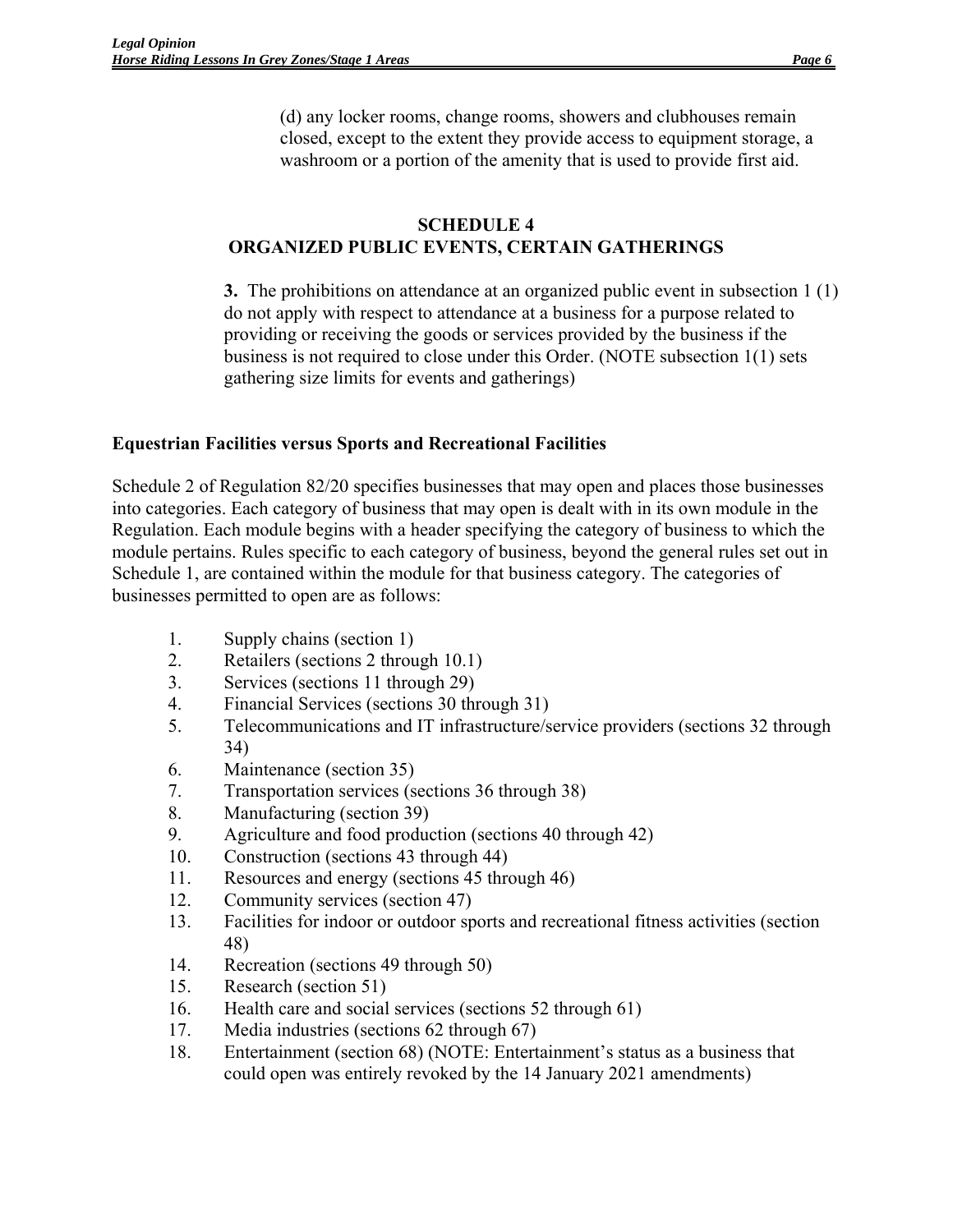Equestrian riding facilities are entirely subsumed by two of the Regulation's categories:

- 1. Services, which include Stables in section 22
- 2. Recreation, which includes Horse Riding Facilities, in section 49 (in conjunction with Schedule 3, section 4) and Horse Racing Facilities in section 50.

On the face of the legislation, these distinct categories make it clear that neither, "Horse Riding Facilities," nor, "Stables", are contemplated by the Regulation to fall within the category of, "Sports and Recreational Facilities". If they were intended to be considered as such for the purpose of the Regulation, they would have been included in the Sports and Recreational Facilities Module and not categorized as separate entities in separate modules with separate operating conditions.

The distinction apparent on the face of the legislation is supported by rules of statutory interpretation. Statutory interpretation is an exercise in deciphering the intention of Parliament. To do this, one must examine the words of the provision, informed by its history, context, and purpose (see *R*. v. *Kelly*, 2017 ONCA 920 at paras. 30-38, *R*. v. *Hughes*, [1990] O.J. No. 3160 (S.C.J.) at para. 12, and *R*. v. *Ali*, [1979] S.C.J. No. 105 at para 38).

Historically, Regulation 82/20 has never classified Stables as a Sports and Recreation Facility. In its original version, the Regulation deemed Stables as an essential Service (Schedule 2, section 71). This was necessary because the legal obligations of horse owners and the legal liabilities of stable owners required owners to be able to continue to attend to and exercise their horses through the lock down. While Stables were permitted to open under the original version of Regulation 82/20, Sports and Recreation Facilities were not. Thus, historically, this legislation always drew a distinction between these two types of business and has never evidenced an intention to have Stables considered a Sports and Recreation Facility.

Horse Riding Facilities first appeared in the Regulation in the 18 May 2020 amendments. They were dealt with under the business category/module of, "Sports", and were classified as, "Sports and activities". This classification remained in effect until the 22 November 2020 amendments. Those amendments created a new category/module of, "Facilities for Indoor or Outdoor Sports and Recreational Fitness Activities". This category included some that had been classified in the earlier version under, "Sports and activities". However, the majority of activities previously categorized as, "Sports and activities", were re-categorized and moved to the, "Recreation" module which immediately followed the module for, "Facilities for Indoor or Outdoor Sports and Recreational Fitness Activities". Among the activities moved to the Recreation module and re-classified as an, "Outdoor Recreational Amenity", were Horse Riding Facilities. This distinction has been retained in subsequent amendments to the regulation including the 13 January 2021 amendments. There is only one conclusion that can be drawn from this: the government considered the issue of classification for Horse Riding Facilities and made a deliberate decision to not include them as Facilities for Indoor or Outdoor Sports and Recreational Fitness Activities for the purposes of the Regulation.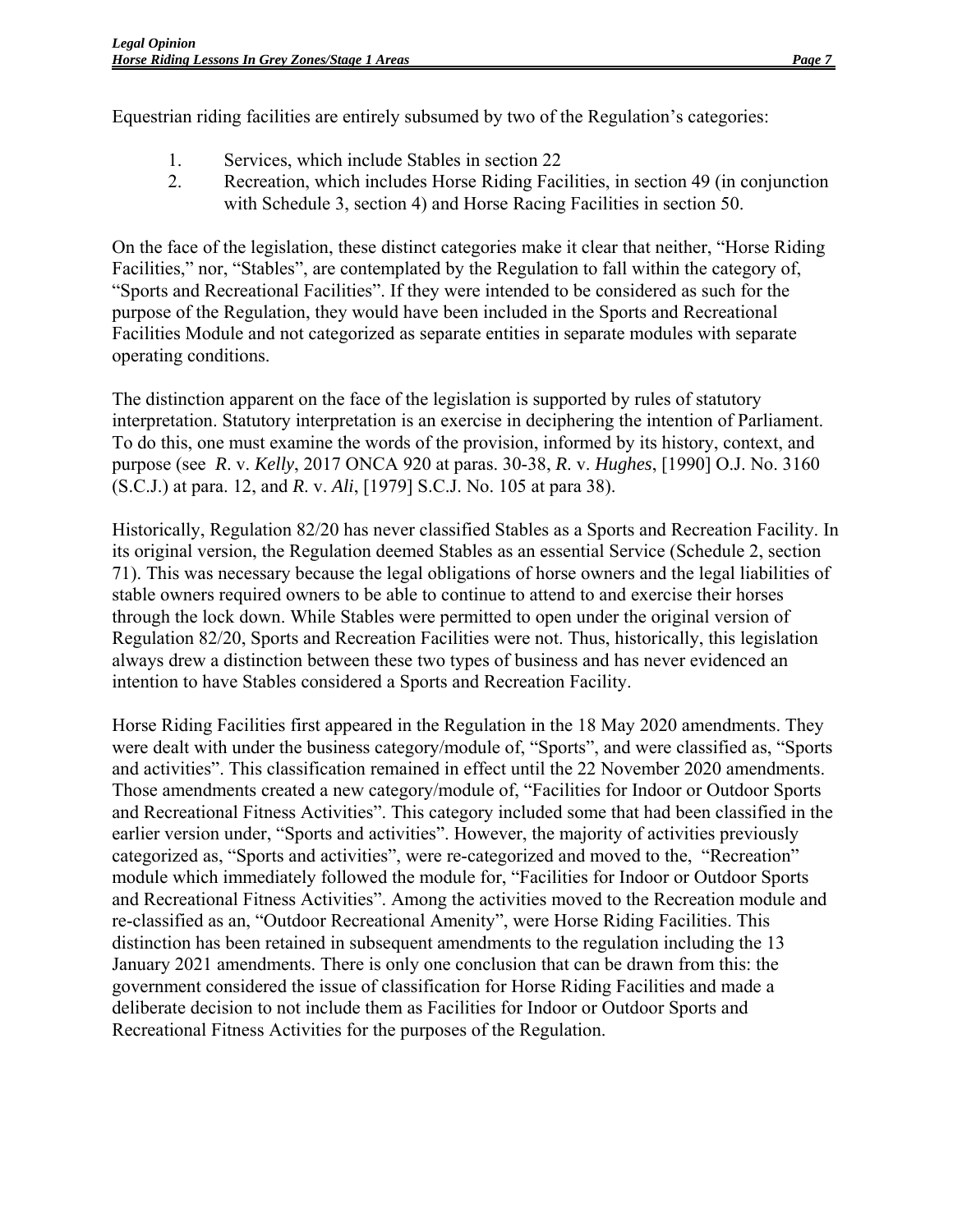Contextually, the government's decision to deal with these entities in three different modules and to classify them as three separate entities, makes it indisputably clear that neither Stables nor Horse Riding Facilities are considered, for the purposes of the Grey Zone Area closures, as Sports and Recreational Facilities. The restrictions specific to Sports and Recreation Facilities no more apply to Stables or Horse Riding Facilities than do the restrictions specific to Community services or Transportation services.

In addition to being dealt with in separate sections and being given different categorizations, the legislation also sets out different conditions for each of the entities. For example, Sports and Recreational Fitness Activities Facilities may be open for the provision of child care, authorized recreational and skill building programs within the meaning of the *Child Care and Early Years Act*, mental health support services, addictions support services, and social support services. Neither Stables nor Outdoor Recreational Amenities are permitted to be open for any of those services. Sports and Recreational Fitness Facilities must keep a record of the names and contact information of everyone who attends the facility and must retain that record for at least one month. No similar duty is specified by the Regulation for Stables or for Horse Riding Facilities.

Examination of the purpose of the legislation also supports the position that neither Stables nor Horse Riding Facilities are considered by Regulation 82/20 as falling within the rubric of a Sports and Recreation Fitness Facility. The purpose of the legislation to reduce the risk of transmission of Covid-19. It is know well known that frequent hand washing, avoiding face touching, cleaning surfaces, social distancing, mask wearing, and appropriate ventilation greatly diminish the ability of the virus to spread. Activities that involve the forced exhalation of breath in a group setting, especially when those activities occur in a sealed building with artificial ventilation and re-circulated air, greatly increase the risk of transmission. This provides a rational basis for prohibiting classes for indoor sports and recreational fitness activities as well as for outdoor classes of the same nature. Such is not the case in either Stables or Horse Riding Facilities. Barns are not sealed, insulated buildings. They do not have artificial ventilation. They do not have re-circulated air. Barns have fresh air, even when the doors are closed. This, of course, is by design, because the respiratory health of horses requires it. The same is true of indoor riding arenas (which are legally classified in Ontario for land use purposes as agricultural facilities - see below). The respiratory exertion involved in riding horses does not approximate that involved in recreational fitness activities or other sports. There are no locker rooms, washrooms, or showers in which people may gather in groups and linger. Horse safety demands social distancing both while mounted and while working with a horse unmounted. Concerns about viral transmission present in structures designated to be Sports and Recreational Fitness Activities Facilities are not present to the same degree in barns housing horses. Nor are they present in indoor riding arenas.

In addition to the above, the Legislature's choice to use the term, "Stables", in Schedule 2, section 22 of Regulation 82/20 was a deliberate one. Legally, in Ontario, stables, indoor riding arenas, and outdoor riding arenas are defined as agricultural facilities for land use purposes, not as sports or recreational facilities. Use activities included as agricultural at these facilities include boarding, training, and maintaining (see *Guidelines on Permitted Uses in Ontario's Prime Agricultural Areas*). The decision to make Stables and their associated riding structures exempt from Stage 1/Grey Zone Area closures was a necessary one in light of other existing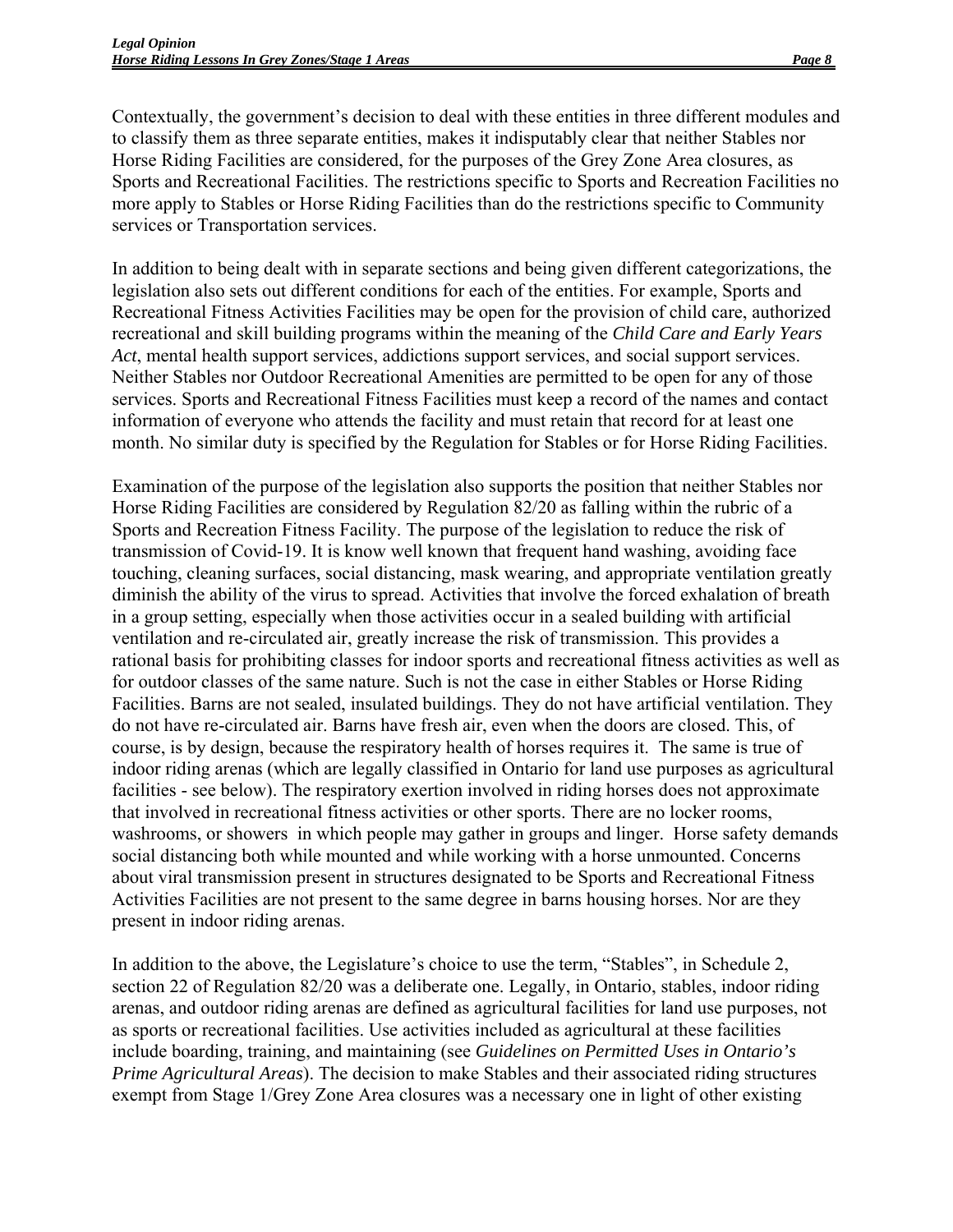legislative and legal duties imposed on horse owners and on stable operators. By the operation of law, Stables and their associated riding structures are not indoor or outdoor Sports and Recreational Facilities.

## **Horse Riding Facilities**

#### *Outdoor versus Indoor*

Section 49 uses the word, "Outdoor", in describing a class of businesses labelled, "Outdoor Recreational Amenity". However, section 3.1(5) of Schedule 1 and section 4(1) of Schedule 3, the Regulation, when referring to the same business class, contemplate both indoor and outdoor Recreational Amenities. Rules of statutory interpretation provide a resolution to this apparent discrepancy.

It is a well-established principle of statutory interpretation that the legislature does not intend to produce absurd consequences. Absurdity occurs if the interpretation leads to ridiculous or frivolous consequences, is illogical or incoherent, or renders some aspect of the legislation pointless or futile. This is not reserved for cases of ambiguity, but must always be considered when interpreting a statute (*R*. v. *Mabior*, 2012 SCC 47, [2012] 2 S.C.R. 584, at para. 20).

In the amending legislation of 26 December 2020, Parliament revoked the status of ski hills as an Outdoor Recreational Amenity permitted to open under Schedule 3, section 4. In the amending legislation of 13 January 2021, Parliament revoked the status of golf courses and driving ranges as Outdoor Recreational Amenities permitted to open under the same Schedule and section. This, by necessity, means the government examined the list of enumerated businesses on two separate occasions and made specific choices about which should remain. They did so knowing that the restrictions would apply in Grey Zone Areas through the winter months when operation outdoors would not be possible for some of the enumerated businesses. Knowing that, businesses such as batting cages (Schedule 3, section 4(2)(3)), tennis courts (Schedule 3, section 4(2)(5)), table tennis courts (Schedule 3, section 4(2)(5)), and Horse Riding Facilities (Schedule 3, section 4(2)(12)) were retained on the list of businesses permitted to open. Specifically designating a business as one that is permitted to be open, knowing it could not operate if required to do so outside, would be an absurdity as the consequence would be ridiculous, illogical, and would make futile the provision allowing these businesses to stay open. It would be as absurd to interpret the Regulation as requiring table tennis, or even regular tennis, to be played outside in January and February as it would be to interpret the Regulation as requiring riding lessons to occur only in outside arenas in the same time period. It would also be an absurd result to require riding lessons to be held outside when doing so would jeopardize the safety of horses due to poor footing conditions. The only reasonable conclusion is that Horse Riding Facilities may continue to operate and may do so in indoor riding arenas. The legal status of indoor riding arenas as agricultural facilities for use purposes, as opposed to Sports and Recreational Fitness Facilities, supports this conclusion.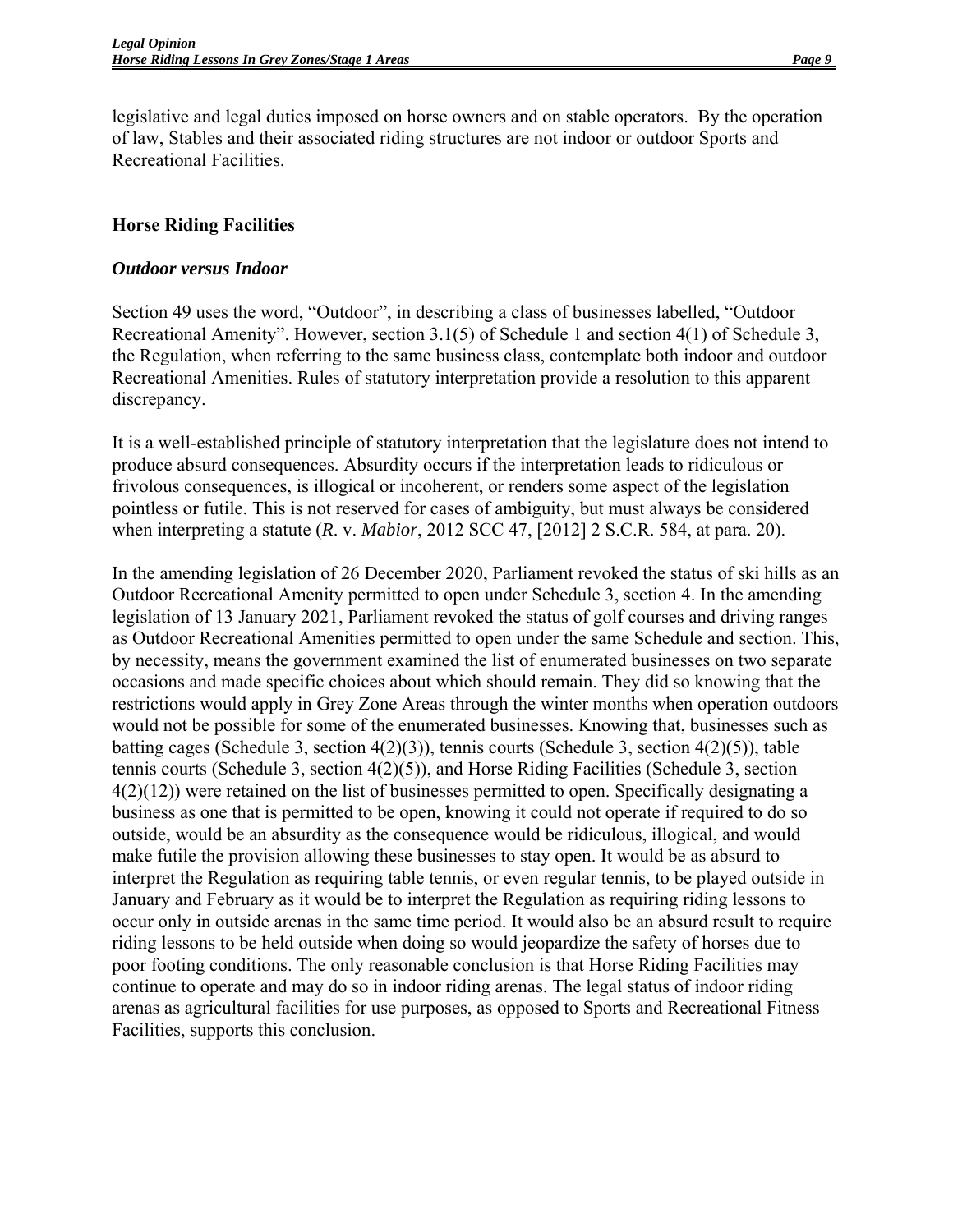# *Lessons at Horse Riding Facilities*

The 26 December 2020 amendments to regulation 82/20 added a prohibition on, "classes", at Sports and Recreational Fitness Facilities in Schedule 2, section 48(4) which reads:

(4) For greater certainty, no indoor or outdoor sports or recreational classes are permitted at any indoor or outdoor sport and recreational facilities.

As articulated above, restrictions specific to Sports and Recreational Fitness Facilities set out in section 48 do not apply to Horse Riding Facilities and therefore, on the face of the legislation, the prohibition against, "classes" set out in section 48(4) does not bar riding lessons at Horse Riding Facilities. None of the sections related to Horse Riding Facilities or Outdoor Recreational Amenities ban classes or lessons. The fact that the Legislature chose to add a prohibition on classes at Sports and Recreational Fitness Facilities in the 26 December 2020 amendments is a clear indication that Parliament turned its mind to this issue in drafting the amendments. Having done so, it chose not to restrict classes at Outdoor Recreational Amenities in general or at Horse Riding Facilities in particular. In making further amendments to the Regulation on 13 January 2021, the Legislature again chose to not expand to prohibition on, "classes", to any Recreational Amenity.

The only reasonable conclusion that can be drawn from this is that Parliament intended lessons to continue at riding schools and lesson barns. Principles of statutory interpretation support this conclusion. The very business of a riding school or lesson barn is to generate income through the provision of lessons. Specifically enumerating a business as one permitted to open and then prohibiting that business from engaging in the only activity through which it generates income would be an absurdity.

This conclusion is supported by the existence of legislation mandating standards of care in relation to animals. Horse welfare is not just an aspirational goal, it is the law. Owners of horses are required by section 13 of the *Provincial Animal Welfare Services Act*, to comply with standards of care. Basic standards of care are specified in section 3 of Regulation 444/19 and include considerations of food, appropriate medical attention, and "the care necessary for...general welfare". Violation of section 13 is punishable by a fine of up to \$75,000 and/or a jail term of up to six months for a first offence (section 49).

Section 15 of the *Provincial Animal Welfare Services Act* requires owners to ensure that every horse they are responsible for is neither in distress nor exposed to undue risk of distress. Distress is defined in section 1 as including being in need of proper care or being subject to physical or psychological hardship, privation, or neglect. Section 15(3) makes it an offence to knowingly or recklessly cause an animal to be exposed to undue risk of distress. Violation of section 15 is categorized by the legislation as a, "Major Offence", with potential consequences for individuals of a fine of up to \$130,000 and/or a term of imprisonment of up to two years for a first offence. In certain cases, minimum fines of \$25,000 must be imposed (section 49).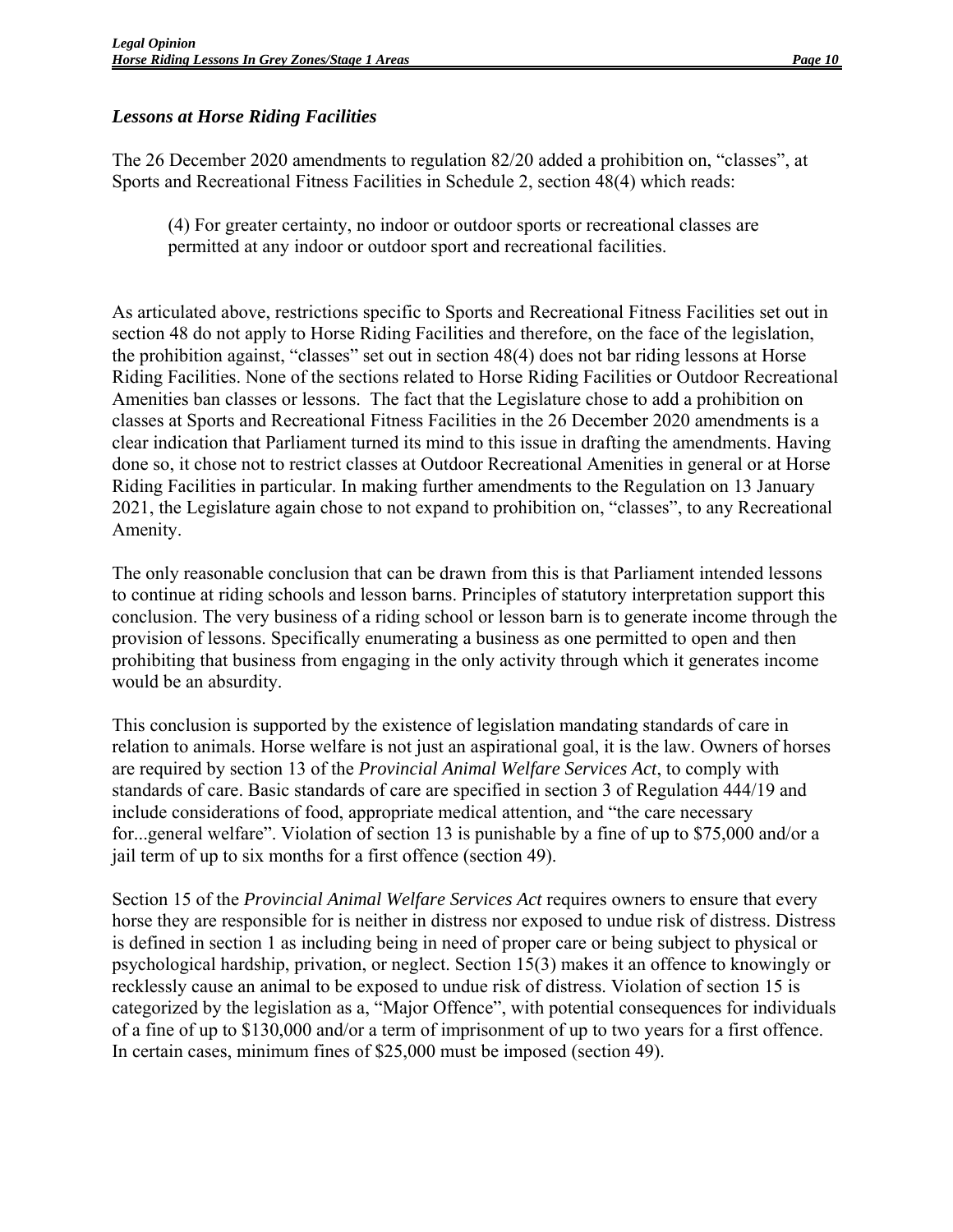The profit margins of Horse Riding Facilities are notoriously razor thin. An interpretation of Regulation 82/20 that requires owners and operators of these facilities to forgo their only source of income forces them into a position in which they are in jeopardy of violating their legal obligations under the *Provincial Animal Welfare Services Act*. The rules of statutory interpretation do not support such a result. Those rules instead support the interpretation that riding lessons may continue to be offered providing the facility meets the conditions set out in Schedule 1 and Schedule 3, section 4(3) of Regulation 82/20.

#### **Stables**

As with Horse Riding Facilities, the prohibition on, "classes", set out in section 48(4) that is specific to Sports and Recreational Fitness Facilities does not apply to the separate, "Services", category of Stables. Section 22 of Schedule 2, which deals with Stables, does not place any restriction on training or lessons. As outlined above, training is one of the activities anticipated to occur at Stables. Training in equestrian endeavours encompasses training of the horse either directly through a trainer or indirectly through a trainer instructing a rider on the horse. There being no restrictions placed on training or lessons at Stables in Regulation 82/20, the only reasonable conclusion is that training, including lessons, is permitted at, "Stables" in Grey Zone Areas. As articulated above, indoor riding arenas maybe used at Stables and, therefore, lessons may occur within them.

#### **Impact of the Stay at Home Order**

On the  $13<sup>th</sup>$  of January 2021, a Stay at Home Order came into effect for the province of Ontario. There are multiple exceptions to this Order that permit riders to leave their homes to ride horses. The relevant sections of the Order are as follows:

#### **SCHEDULE 1**

**1. (1)** Every individual shall remain in their place of residence at all times unless leaving their place of residence is necessary for one or more of the following purposes:

6. Obtaining goods or services that are necessary for the health or safety of an individual, including health care services and medications. NOTE: health includes mental health.

9. Attending an appointment at a business or place that is permitted to be open by appointment under the Stage 1 Order. NOTE: This includes boarding barns, training barns, and horse riding facilities operating on appointments due to mandatory Covid safety protocol

14. Taking a member of the individual's household to any place the member of the household is permitted to go under this Order.